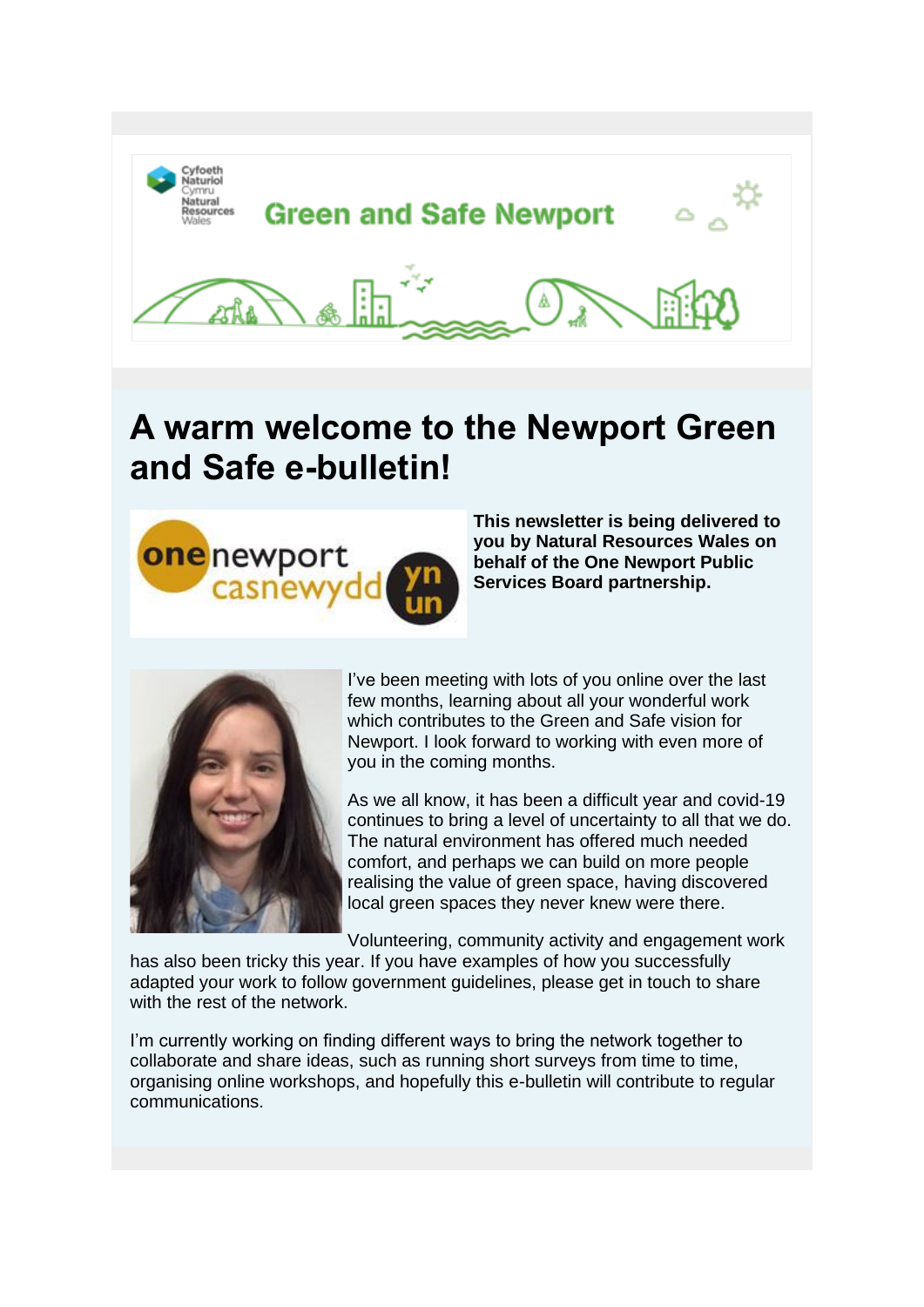Please do not hesitate to get in touch and let me know if you have anything you would like to include in upcoming e-bulletins.

**Harriet Bleach, Green and Safe Engagement Officer**

## **Green and Safe Spaces Vision**



The Green and Safe Spaces theme and vision was developed through Newport's Wellbeing Assessment. The full details can be found in the [Local Wellbeing Plan 2018 –](https://eur03.safelinks.protection.outlook.com/?url=https%3A%2F%2Flnks.gd%2Fl%2FeyJhbGciOiJIUzI1NiJ9.eyJidWxsZXRpbl9saW5rX2lkIjoxMDAsInVyaSI6ImJwMjpjbGljayIsImJ1bGxldGluX2lkIjoiMjAyMDExMDkuMzAwNzQyMzEiLCJ1cmwiOiJodHRwOi8vb25lbmV3cG9ydGxzYi5uZXdwb3J0Lmdvdi51ay9kb2N1bWVudHMvT25lLU5ld3BvcnQvUGVyZm9ybWFuY2UvV2VsbC1iZWluZy1QbGFuLUFubnVhbC1SZXBvcnQtMjAxOS0yMC1GaW5hbC1FTi5wZGY_dXRtX21lZGl1bT1lbWFpbCZ1dG1fc291cmNlPWdvdmRlbGl2ZXJ5In0.2O0DErzNC_12B8dTh5OrLw9NGimNNOF_tmnkbpzjeJg%2Fs%2F1312223162%2Fbr%2F88150361334-l&data=04%7C01%7CWayne.Tucker%40newport.gov.uk%7C095dcc4423544fc8bfbe08d88653ab22%7C2c4d0079c52c4bb3b3cad8eaf1b6b7d5%7C0%7C0%7C637407041217119323%7CUnknown%7CTWFpbGZsb3d8eyJWIjoiMC4wLjAwMDAiLCJQIjoiV2luMzIiLCJBTiI6Ik1haWwiLCJXVCI6Mn0%3D%7C1000&sdata=lH1mDJ8KBo8TCm6Mn6tqAY%2BPL%2B0Zv3kkvWOc9WjCmlY%3D&reserved=0) 2023.

'*Newport is a greener, healthier and safer place where all communities have easy access to quality greenspace for health, play and recreation*.'

I would be keen to hear your views on the Green and Safe vision. Do

you agree the vision continues to outline what we are trying to achieve? [I would be](https://eur03.safelinks.protection.outlook.com/?url=https%3A%2F%2Flnks.gd%2Fl%2FeyJhbGciOiJIUzI1NiJ9.eyJidWxsZXRpbl9saW5rX2lkIjoxMDEsInVyaSI6ImJwMjpjbGljayIsImJ1bGxldGluX2lkIjoiMjAyMDExMDkuMzAwNzQyMzEiLCJ1cmwiOiJodHRwczovL3ltZ3luZ2hvcmkuY3lmb2V0aG5hdHVyaW9sLmN5bXJ1L3NvdXRoLWVhc3Qtd2FsZXMtZGUtZGR3eXJhaW4tY3ltcnUvbmV3cG9ydC1ncmVlbi1hbmQtc2FmZS1zcGFjZXMtdmlzaW9uLz91dG1fbWVkaXVtPWVtYWlsJnV0bV9zb3VyY2U9Z292ZGVsaXZlcnkifQ.1CH8Hu6vJ7P34WX_RHYpqYOF2LSN0kunnZo3WmECuWY%2Fs%2F1312223162%2Fbr%2F88150361334-l&data=04%7C01%7CWayne.Tucker%40newport.gov.uk%7C095dcc4423544fc8bfbe08d88653ab22%7C2c4d0079c52c4bb3b3cad8eaf1b6b7d5%7C0%7C0%7C637407041217119323%7CUnknown%7CTWFpbGZsb3d8eyJWIjoiMC4wLjAwMDAiLCJQIjoiV2luMzIiLCJBTiI6Ik1haWwiLCJXVCI6Mn0%3D%7C1000&sdata=A68sRW4SErXIuik3pficS0ahSAqafhEcIC48aRqLpys%3D&reserved=0)  [really grateful if you could complete this short two minute survey.](https://eur03.safelinks.protection.outlook.com/?url=https%3A%2F%2Flnks.gd%2Fl%2FeyJhbGciOiJIUzI1NiJ9.eyJidWxsZXRpbl9saW5rX2lkIjoxMDEsInVyaSI6ImJwMjpjbGljayIsImJ1bGxldGluX2lkIjoiMjAyMDExMDkuMzAwNzQyMzEiLCJ1cmwiOiJodHRwczovL3ltZ3luZ2hvcmkuY3lmb2V0aG5hdHVyaW9sLmN5bXJ1L3NvdXRoLWVhc3Qtd2FsZXMtZGUtZGR3eXJhaW4tY3ltcnUvbmV3cG9ydC1ncmVlbi1hbmQtc2FmZS1zcGFjZXMtdmlzaW9uLz91dG1fbWVkaXVtPWVtYWlsJnV0bV9zb3VyY2U9Z292ZGVsaXZlcnkifQ.1CH8Hu6vJ7P34WX_RHYpqYOF2LSN0kunnZo3WmECuWY%2Fs%2F1312223162%2Fbr%2F88150361334-l&data=04%7C01%7CWayne.Tucker%40newport.gov.uk%7C095dcc4423544fc8bfbe08d88653ab22%7C2c4d0079c52c4bb3b3cad8eaf1b6b7d5%7C0%7C0%7C637407041217119323%7CUnknown%7CTWFpbGZsb3d8eyJWIjoiMC4wLjAwMDAiLCJQIjoiV2luMzIiLCJBTiI6Ik1haWwiLCJXVCI6Mn0%3D%7C1000&sdata=A68sRW4SErXIuik3pficS0ahSAqafhEcIC48aRqLpys%3D&reserved=0)

Thank you in advance for taking the time to share your thoughts.

# **The latest on Green and Safe projects across Newport**

Undoubtedly, there are many more projects happening around Newport, and I would love to hear from you to include them in the upcoming e-bulletins. Here are updates from just a few.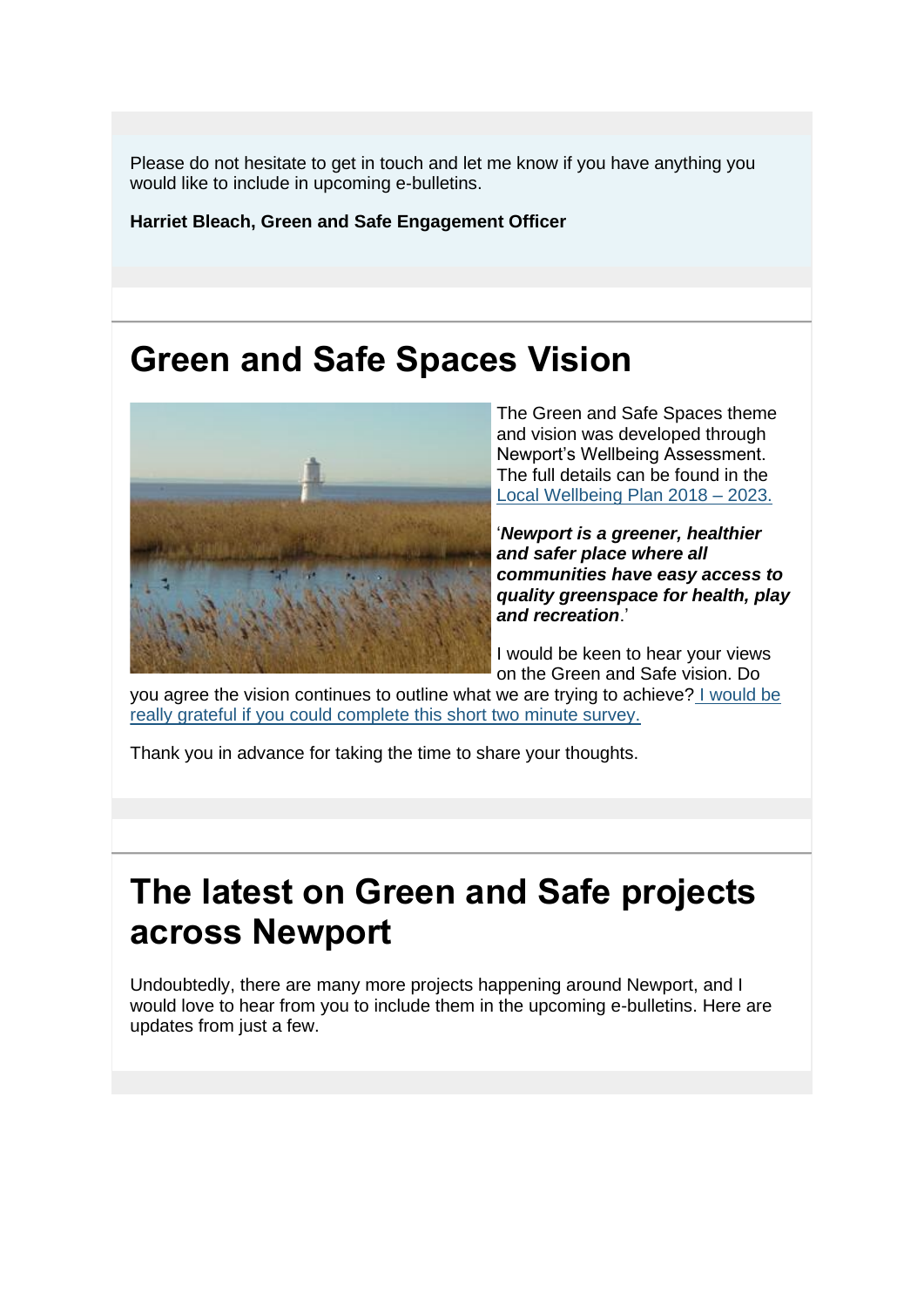

### **Barracks Wood**

Pobl Housing, Newport Council, Gwent Police, Natural Resources Wales, Flytipping Action Wales and local residents have joined together in an exciting project to enhance the Barracks Wood area.

Newport Council are part-way through a project to enhance the area for nature recovery. This will benefit people, as well as nature and wildlife. With improvements to the footpaths

and active conservation management, there will be access to high-quality, natural green space, which in turn improves and supports the health and wellbeing of locals and visitors.

Removal of fly-tipped waste began last year by Newport Council's Canal and Countryside Group. However it became apparent that more work is needed to prevent it reoccurring.

Each of the organisations have put their heads together to take forward a series of actions to get to the root of the fly-tipping problem at the site. Next steps include exploring options to enhance the green space further, like planting a wildflower meadow.



#### **Maindee Unlimited – Greening Maindee**

Amongst many other projects that Maindee Unlimited have in the pipeline, here is an update on Maindee Triangle on Chepstow Road.

Funding has now been awarded for this fantastic new project to transform the land of a former (council owned) toilet block. Proposals have been drawn up for a café and vibrant community space

with attractive outdoor area that includes a zone for performances, climbing wall, attractive planting areas and seating. The site had fallen into disrepair in recent years and has suffered from general neglect, fly-tipping and anti-social behaviour.

The project is underpinned by strong themes of sustainability and plans include the installation of a rainwater harvesting system, green roof bike shelter and pollinator friendly planting. It is hoped that the project will draw visitors to the neighbourhood and help kick-start a process of regeneration of the high street. Watch this space!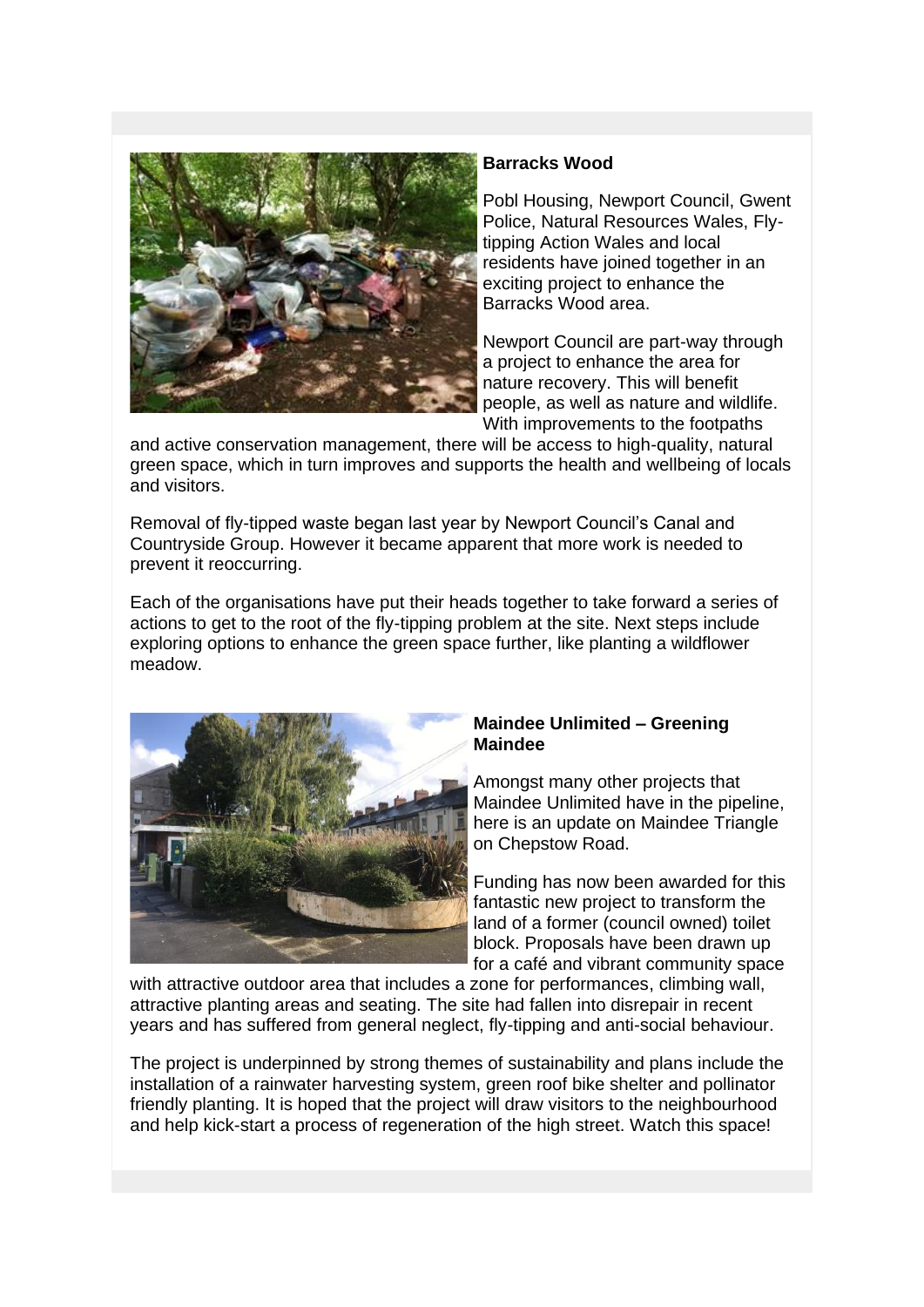

# **Branch Out**



Newport Mind are offering an opportunity for young people in Wales to get together online and build resilience skills through nature-based discussions and activities.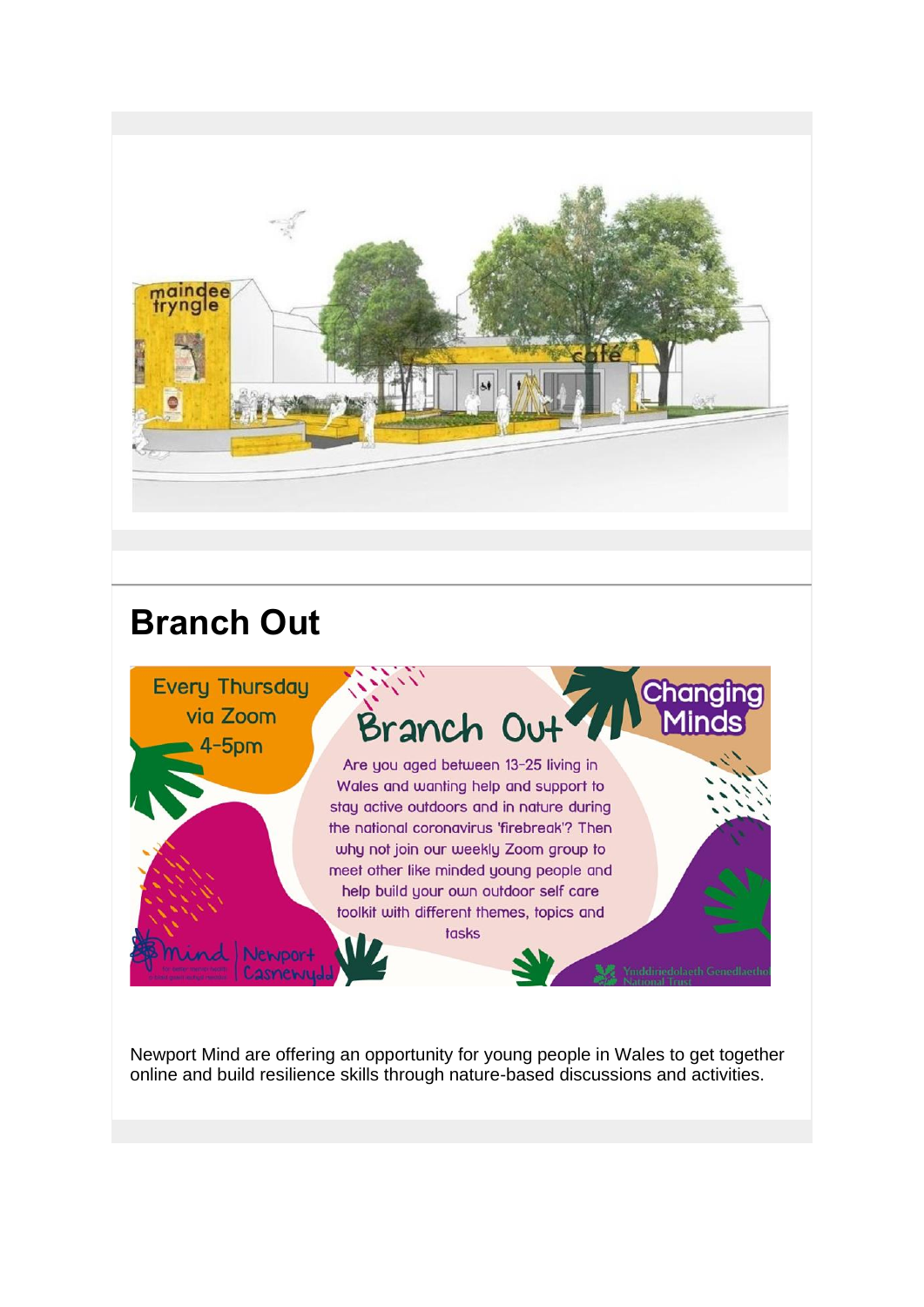This is a new project set up by Newport Mind in collaboration with, and based at the National Trust's Tredegar House, funded by the Healthy Active Fund (Sport Wales).

Branch Out is for young people aged 13-25 and aims to improve mental and physical health and well-being through increased connection with nature, and by making a contribution to a local green space within a social and supportive environment.

For more information please contact: [changingminds@newportmind.org](mailto:changingminds@newportmind.org) or call 01633 258741.

#### **Portland Street Allotment Site, Pillgwenlly**

The once overgrown allotments have now been cleared, ready for exciting new changes. Plans include new fencing, a new accessible path, a steel container for a community space and storage, and the creation of a multi-use space including eight allotment plots, opportunities for community food growing, and outdoor learning.

Several groups have contributed to shaping this exciting project to transform the site into a thriving, green, outdoor community space. There has been fantastic continued support from Central Hub, Pill Unity, Local Housing Associations (Pobl, Newport City Homes and Melin Homes), Fusion Culture & Arts, Flying Start, DP Mowers, Keep Wales Tidy, Newport Yemeni Community Association, Exclusive Landscapes, Gwent Association of Voluntary Organisations, Siemens and local residents. Without the support of all these partners this project would not be possible. Proposals for the space include:

#### **Community Education Centre**

Plot 1 will house a steel container converted to an office/ storage space where delivery of community accreditation such as Basic Food Hygiene, Plant to Plate and First Aid can take place. Employment support for residents can be offered through the Communities for Work Employment mentors, who can also offer volunteering opportunities as a stepping stone into employment. This space will also be for wellbeing workshops, mentoring for local mental health groups and local primary schools for outdoor learning.

Plots 3, 5 and 6 are for growing fruit and vegetables by local residents and community groups.

There are plans for a mural of local places of interest in Pill, linking with the Newport Fusion cultural heritage coordinator. The design process we would like to open up to local primary schools.

#### **Community Garden**

The garden on plots 7 and 8 will be used by local primary schools along with Flying Start as a forest school space. We will have a sensory garden for disabled school children along with a bug hotel, raised planters, planting area for school groups, communal BBQ area, sheltered log circle and benches for allotment users to enjoy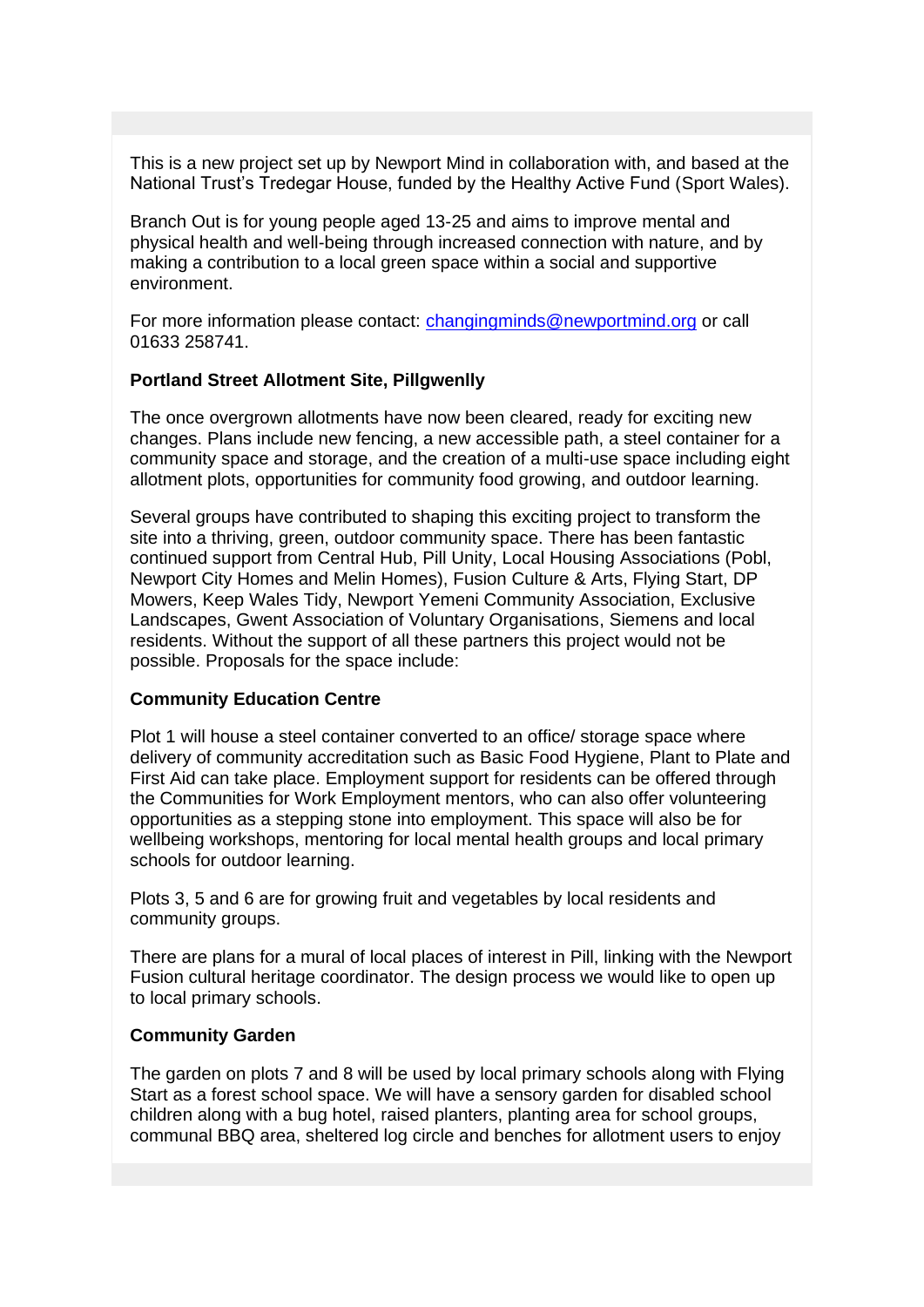the garden. We have been successful in application with Keep Wales Tidy to provide resources and expert knowledge in developing this community garden space. They are also providing support to establish sustainability of the site with the goal of achieving green flag status.

Just outside the community garden, six apple trees will be planted with Keep Wales Tidy. This orchard area will be a quiet space with benches for residents to sit and be at one with nature. We are in discussions to have a memorial within the orchard to recognise those loved ones that have been lost to covid-19 from the Pill community.

# **One Newport Public Services Board (PSB) Wellbeing Plan Annual Report 2019-2020**



Here is the second Annual Report of [Newport's Local Well-being Plan 2018-23,](https://eur03.safelinks.protection.outlook.com/?url=https%3A%2F%2Flnks.gd%2Fl%2FeyJhbGciOiJIUzI1NiJ9.eyJidWxsZXRpbl9saW5rX2lkIjoxMDIsInVyaSI6ImJwMjpjbGljayIsImJ1bGxldGluX2lkIjoiMjAyMDExMDkuMzAwNzQyMzEiLCJ1cmwiOiJodHRwOi8vb25lbmV3cG9ydGxzYi5uZXdwb3J0Lmdvdi51ay9kb2N1bWVudHMvT25lLU5ld3BvcnQvUGVyZm9ybWFuY2UvV2VsbC1iZWluZy1QbGFuLUFubnVhbC1SZXBvcnQtMjAxOS0yMC1GaW5hbC1FTi5wZGY_dXRtX21lZGl1bT1lbWFpbCZ1dG1fc291cmNlPWdvdmRlbGl2ZXJ5In0.sQimFZV5lLyq-YomaG_MlFGzkcOl4Nw1aUw3zIFdNEQ%2Fs%2F1312223162%2Fbr%2F88150361334-l&data=04%7C01%7CWayne.Tucker%40newport.gov.uk%7C095dcc4423544fc8bfbe08d88653ab22%7C2c4d0079c52c4bb3b3cad8eaf1b6b7d5%7C0%7C0%7C637407041217129320%7CUnknown%7CTWFpbGZsb3d8eyJWIjoiMC4wLjAwMDAiLCJQIjoiV2luMzIiLCJBTiI6Ik1haWwiLCJXVCI6Mn0%3D%7C1000&sdata=EZrmnOcrZINcysl%2Bsh2QbvuStb0dijJNl%2FLPs2%2FsCJ4%3D&reserved=0) covering the work of the PSB partnership during the period of April 2019 to March 2020.

This overview provides the opportunity for the Public Services Board to review progress against each of the four wellbeing objectives by identifying areas of good practice.

With the impact of Covid-19 and its effect on Public Service Board members having to shift focus to respond to the pandemic, the PSB agreed to delay publication until October 2020.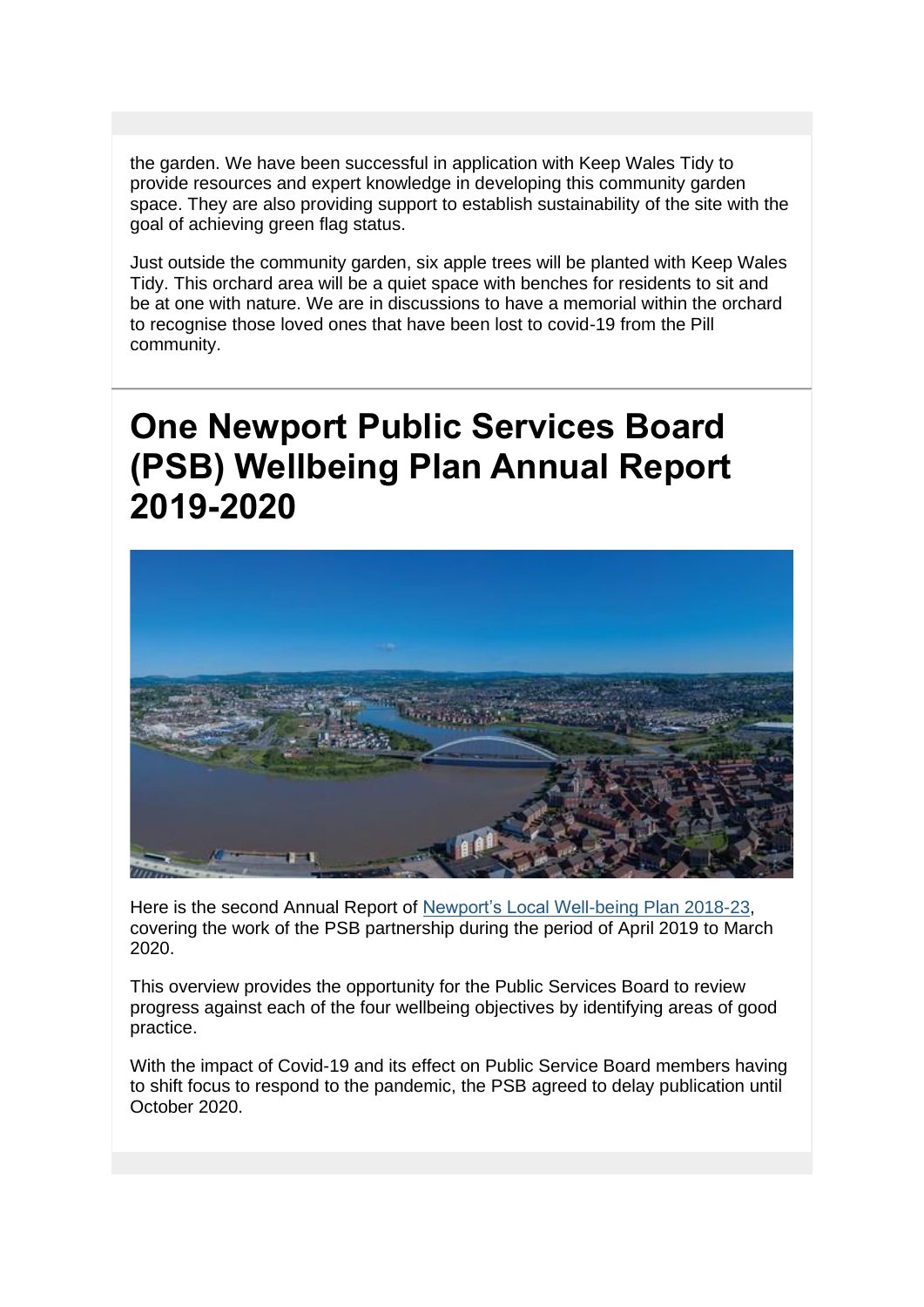Click on either of the following links to view the 2019-20 report. In it there are lots of examples relating to Green and Safe spaces, including: Lysaght Community Garden, City Centre Greening, Maindee Unlimited, Bee Friendly City, and St Woolos Community Garden.

- [Newport's Well-being Plan 2018-23 –](https://eur03.safelinks.protection.outlook.com/?url=https%3A%2F%2Flnks.gd%2Fl%2FeyJhbGciOiJIUzI1NiJ9.eyJidWxsZXRpbl9saW5rX2lkIjoxMDMsInVyaSI6ImJwMjpjbGljayIsImJ1bGxldGluX2lkIjoiMjAyMDExMDkuMzAwNzQyMzEiLCJ1cmwiOiJodHRwOi8vb25lbmV3cG9ydGxzYi5uZXdwb3J0Lmdvdi51ay9kb2N1bWVudHMvT25lLU5ld3BvcnQvUGVyZm9ybWFuY2UvJTIwTmV3cG9ydCVFMiU4MCU5OXMlMjBXZWxsLWJlaW5nJTIwUGxhbiUyMDIwMTgtMjMlMjAlRTIlODAlOTMlMjBBbm51YWwlMjBSZXBvcnQlMjAyMDE4LTE5JTIwKHBkZik_dXRtX21lZGl1bT1lbWFpbCZ1dG1fc291cmNlPWdvdmRlbGl2ZXJ5In0.uQjPCzrX63gHmeE7nEIP2feQSFejile5SvgSr85-RUE%2Fs%2F1312223162%2Fbr%2F88150361334-l&data=04%7C01%7CWayne.Tucker%40newport.gov.uk%7C095dcc4423544fc8bfbe08d88653ab22%7C2c4d0079c52c4bb3b3cad8eaf1b6b7d5%7C0%7C0%7C637407041217139308%7CUnknown%7CTWFpbGZsb3d8eyJWIjoiMC4wLjAwMDAiLCJQIjoiV2luMzIiLCJBTiI6Ik1haWwiLCJXVCI6Mn0%3D%7C1000&sdata=PDFLl3Jvfv3XHLiPRDIgkc0k8GoIsvN4TDbFecvUTu4%3D&reserved=0) Annual Report 2019-20 (pdf)
- [Newport's Well-being Plan 2018-23 –](https://eur03.safelinks.protection.outlook.com/?url=https%3A%2F%2Flnks.gd%2Fl%2FeyJhbGciOiJIUzI1NiJ9.eyJidWxsZXRpbl9saW5rX2lkIjoxMDQsInVyaSI6ImJwMjpjbGljayIsImJ1bGxldGluX2lkIjoiMjAyMDExMDkuMzAwNzQyMzEiLCJ1cmwiOiJodHRwczovL3N3YXkub2ZmaWNlLmNvbS9pQkpWZ2xjUTFCRm1iV2swP3JlZj1MaW5rJnV0bV9tZWRpdW09ZW1haWwmdXRtX3NvdXJjZT1nb3ZkZWxpdmVyeSJ9.9O7SoYcuP6IcFEHl2Gc0J7oZoI0FJHlK_9SxL0aybQE%2Fs%2F1312223162%2Fbr%2F88150361334-l&data=04%7C01%7CWayne.Tucker%40newport.gov.uk%7C095dcc4423544fc8bfbe08d88653ab22%7C2c4d0079c52c4bb3b3cad8eaf1b6b7d5%7C0%7C0%7C637407041217139308%7CUnknown%7CTWFpbGZsb3d8eyJWIjoiMC4wLjAwMDAiLCJQIjoiV2luMzIiLCJBTiI6Ik1haWwiLCJXVCI6Mn0%3D%7C1000&sdata=MoVJVe3cCZSJgOMH4EbKeFFjQ4GxSJpnzYhNqQZTpyE%3D&reserved=0) Annual Report 2019-20 (Microsoft [Sway\)](https://eur03.safelinks.protection.outlook.com/?url=https%3A%2F%2Flnks.gd%2Fl%2FeyJhbGciOiJIUzI1NiJ9.eyJidWxsZXRpbl9saW5rX2lkIjoxMDQsInVyaSI6ImJwMjpjbGljayIsImJ1bGxldGluX2lkIjoiMjAyMDExMDkuMzAwNzQyMzEiLCJ1cmwiOiJodHRwczovL3N3YXkub2ZmaWNlLmNvbS9pQkpWZ2xjUTFCRm1iV2swP3JlZj1MaW5rJnV0bV9tZWRpdW09ZW1haWwmdXRtX3NvdXJjZT1nb3ZkZWxpdmVyeSJ9.9O7SoYcuP6IcFEHl2Gc0J7oZoI0FJHlK_9SxL0aybQE%2Fs%2F1312223162%2Fbr%2F88150361334-l&data=04%7C01%7CWayne.Tucker%40newport.gov.uk%7C095dcc4423544fc8bfbe08d88653ab22%7C2c4d0079c52c4bb3b3cad8eaf1b6b7d5%7C0%7C0%7C637407041217139308%7CUnknown%7CTWFpbGZsb3d8eyJWIjoiMC4wLjAwMDAiLCJQIjoiV2luMzIiLCJBTiI6Ik1haWwiLCJXVCI6Mn0%3D%7C1000&sdata=MoVJVe3cCZSJgOMH4EbKeFFjQ4GxSJpnzYhNqQZTpyE%3D&reserved=0)

The PSB would like to thank the many partners and individual citizens who have worked hard to make our plan a success and continue to do so, in spite of these difficult times.

For further information, visit the Newport Council performance [reporting page.](https://eur03.safelinks.protection.outlook.com/?url=https%3A%2F%2Flnks.gd%2Fl%2FeyJhbGciOiJIUzI1NiJ9.eyJidWxsZXRpbl9saW5rX2lkIjoxMDUsInVyaSI6ImJwMjpjbGljayIsImJ1bGxldGluX2lkIjoiMjAyMDExMDkuMzAwNzQyMzEiLCJ1cmwiOiJodHRwOi8vb25lbmV3cG9ydGxzYi5uZXdwb3J0Lmdvdi51ay9vbmVOZXdwb3J0L1dlbGwtYmVpbmctUGxhbi9QZXJmb3JtYW5jZS1yZXBvcnRpbmcuYXNweD91dG1fbWVkaXVtPWVtYWlsJnV0bV9zb3VyY2U9Z292ZGVsaXZlcnkifQ.xkFfz5AK7nkD9s8P021_W5u98x9ALerLp1FdBHu4vnM%2Fs%2F1312223162%2Fbr%2F88150361334-l&data=04%7C01%7CWayne.Tucker%40newport.gov.uk%7C095dcc4423544fc8bfbe08d88653ab22%7C2c4d0079c52c4bb3b3cad8eaf1b6b7d5%7C0%7C0%7C637407041217149301%7CUnknown%7CTWFpbGZsb3d8eyJWIjoiMC4wLjAwMDAiLCJQIjoiV2luMzIiLCJBTiI6Ik1haWwiLCJXVCI6Mn0%3D%7C1000&sdata=ljuNpwYHNW8LoPWN%2BnrAy5jDlrMSlf9SCQKUUCpw8Kg%3D&reserved=0)

# **Promoting a Green Recovery – Natural Resources Wales**



Although it has been a difficult year and Covid-19 continues to bring a level of uncertainty to all that we do, the natural environment has been a tireless provision of space, solace and stability throughout the health crisis. Natural Resources Wales is committed to helping deliver a green recovery but also to supporting solutions with social justice at their core; building back an environmentally, economically and socially resilient Gwent.

Natural Resources Wales Chair, Sir David Henshaw, has been appointed to lead the Welsh Government's Green Recovery Task Force, and Natural Resources Wales will embed this thinking

in its work as an organisation – ensuring that Wales emerges from this difficult period stronger, greener and fairer.

Sir David is joined on the panel by the Future Generations Commissioner, along with senior representatives from business, environmental non-governmental organisations (eNGOs), the farming and third sector and local government, to inform long-term proposals on:

• Carbon emission and climate risk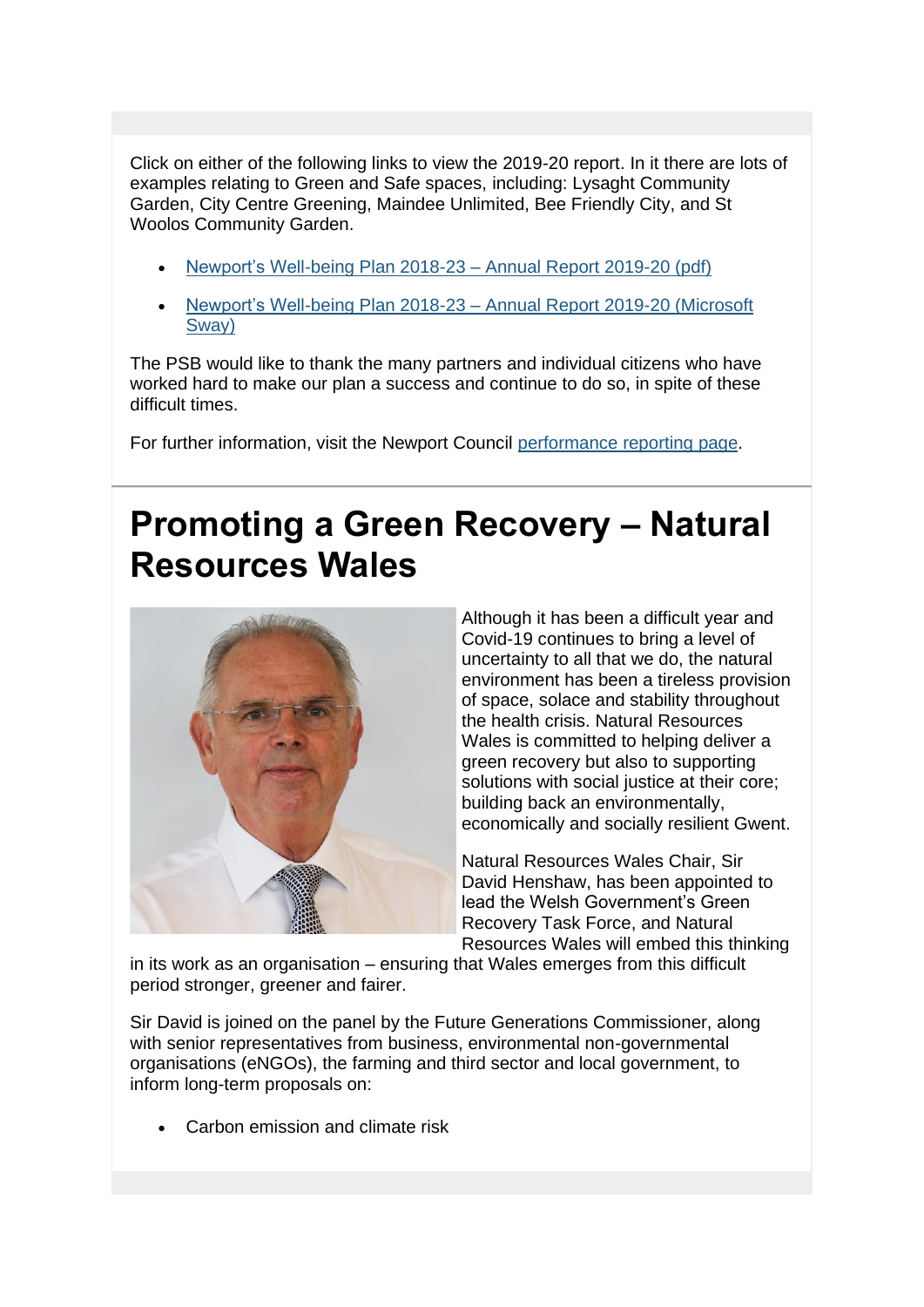- Reversing the decline in biodiversity
- Connecting people and nature through investments in green infrastructure

Further information can be found [here.](https://eur03.safelinks.protection.outlook.com/?url=https%3A%2F%2Flnks.gd%2Fl%2FeyJhbGciOiJIUzI1NiJ9.eyJidWxsZXRpbl9saW5rX2lkIjoxMDYsInVyaSI6ImJwMjpjbGljayIsImJ1bGxldGluX2lkIjoiMjAyMDExMDkuMzAwNzQyMzEiLCJ1cmwiOiJodHRwczovL25hdHVyYWxyZXNvdXJjZXMud2FsZXMvYWJvdXQtdXMvbmV3cy1hbmQtZXZlbnRzL25ld3MvbnJ3LWxlZC10YXNrZm9yY2Utc2V0LXRvLWFjY2VsZXJhdGUtYS1ncmVlbi1yZWNvdmVyeS1pbi13YWxlcy8_bGFuZz1lbiZ1dG1fbWVkaXVtPWVtYWlsJnV0bV9zb3VyY2U9Z292ZGVsaXZlcnkifQ.qO6ZifvfTuq0VxNs-q12D0JIP_ee085BRkB1zRjJ1AU%2Fs%2F1312223162%2Fbr%2F88150361334-l&data=04%7C01%7CWayne.Tucker%40newport.gov.uk%7C095dcc4423544fc8bfbe08d88653ab22%7C2c4d0079c52c4bb3b3cad8eaf1b6b7d5%7C0%7C0%7C637407041217159298%7CUnknown%7CTWFpbGZsb3d8eyJWIjoiMC4wLjAwMDAiLCJQIjoiV2luMzIiLCJBTiI6Ik1haWwiLCJXVCI6Mn0%3D%7C1000&sdata=GLyBdSUyDPDdmiB16t9hgmWg59G0WoM3Fkb%2BRWbQXpI%3D&reserved=0)

# **Funding**



### **Natural Resources Wales**

Natural Resources Wales has grant funding opportunities for individuals and organisations delivering Green and Safe actions. We are also keen to work collaboratively to make best use of funding opportunities from other sources, so please talk to us to find out more.

### **Supporting Environmental Non-governmental organisations (eNGOs)**

In response to the growing strain on the environmental sector from Covid-19, NRW [has given grant-in-aid;](https://eur03.safelinks.protection.outlook.com/?url=https%3A%2F%2Flnks.gd%2Fl%2FeyJhbGciOiJIUzI1NiJ9.eyJidWxsZXRpbl9saW5rX2lkIjoxMDcsInVyaSI6ImJwMjpjbGljayIsImJ1bGxldGluX2lkIjoiMjAyMDExMDkuMzAwNzQyMzEiLCJ1cmwiOiJodHRwczovL2xua3MuZ2QvbC9leUpoYkdjaU9pSklVekkxTmlKOS5leUppZFd4c1pYUnBibDlzYVc1clgybGtJam94TURFc0luVnlhU0k2SW1Kd01qcGpiR2xqYXlJc0ltSjFiR3hsZEdsdVgybGtJam9pTWpBeU1ERXdNRGt1TWpnME56WTVOREVpTENKMWNtd2lPaUpvZEhSd2N6b3ZMMjVoZEhWeVlXeHlaWE52ZFhKalpYTjNZV3hsY3k1bmIzWXVkV3N2WVdKdmRYUXRkWE12Ym1WM2N5MWhibVF0WlhabGJuUnpMMjVsZDNNdmJuSjNMV0YzWVhKa2N5MW5jbUZ1ZEhNdGRHOHRablZ1WkMxbmNtVmxiaTF5WldOdmRtVnllUzFtY205dExYQmhibVJsYldsakx6OXNZVzVuUFdWdUpuVjBiVjl0WldScGRXMDlaVzFoYVd3bWRYUnRYM052ZFhKalpUMW5iM1prWld4cGRtVnllU0o5Lml3TnhGM19XNUV2QTVfSFFqeUFGdUFSUG5uWG52X3huSVJldEZDMVhKWkEvcy8xMjk2MjYxNDQ4L2JyLzg2NjU5Njc2MDI0LWw_dXRtX21lZGl1bT1lbWFpbCZ1dG1fc291cmNlPWdvdmRlbGl2ZXJ5In0.ftluX5PAglBKtF4w8un5XU0RgUZ4Ipa17CAO41malF8%2Fs%2F1312223162%2Fbr%2F88150361334-l&data=04%7C01%7CWayne.Tucker%40newport.gov.uk%7C095dcc4423544fc8bfbe08d88653ab22%7C2c4d0079c52c4bb3b3cad8eaf1b6b7d5%7C0%7C0%7C637407041217159298%7CUnknown%7CTWFpbGZsb3d8eyJWIjoiMC4wLjAwMDAiLCJQIjoiV2luMzIiLCJBTiI6Ik1haWwiLCJXVCI6Mn0%3D%7C1000&sdata=vZZ72ZOEeUSq3XGf6VOfcH%2BO1z5eonRKfajbBkXv2Lk%3D&reserved=0) helping to ensure safe access to land owned and managed by eNGOs. Through this scheme, the Woodland Trust, National Trust, Wildlife Trust, RSPB and Plantlife will receive funds to put towards enabling safe access for the public to nature sites in light of Covid-19 and to maximising opportunities for communities to connect with nature conservation sites.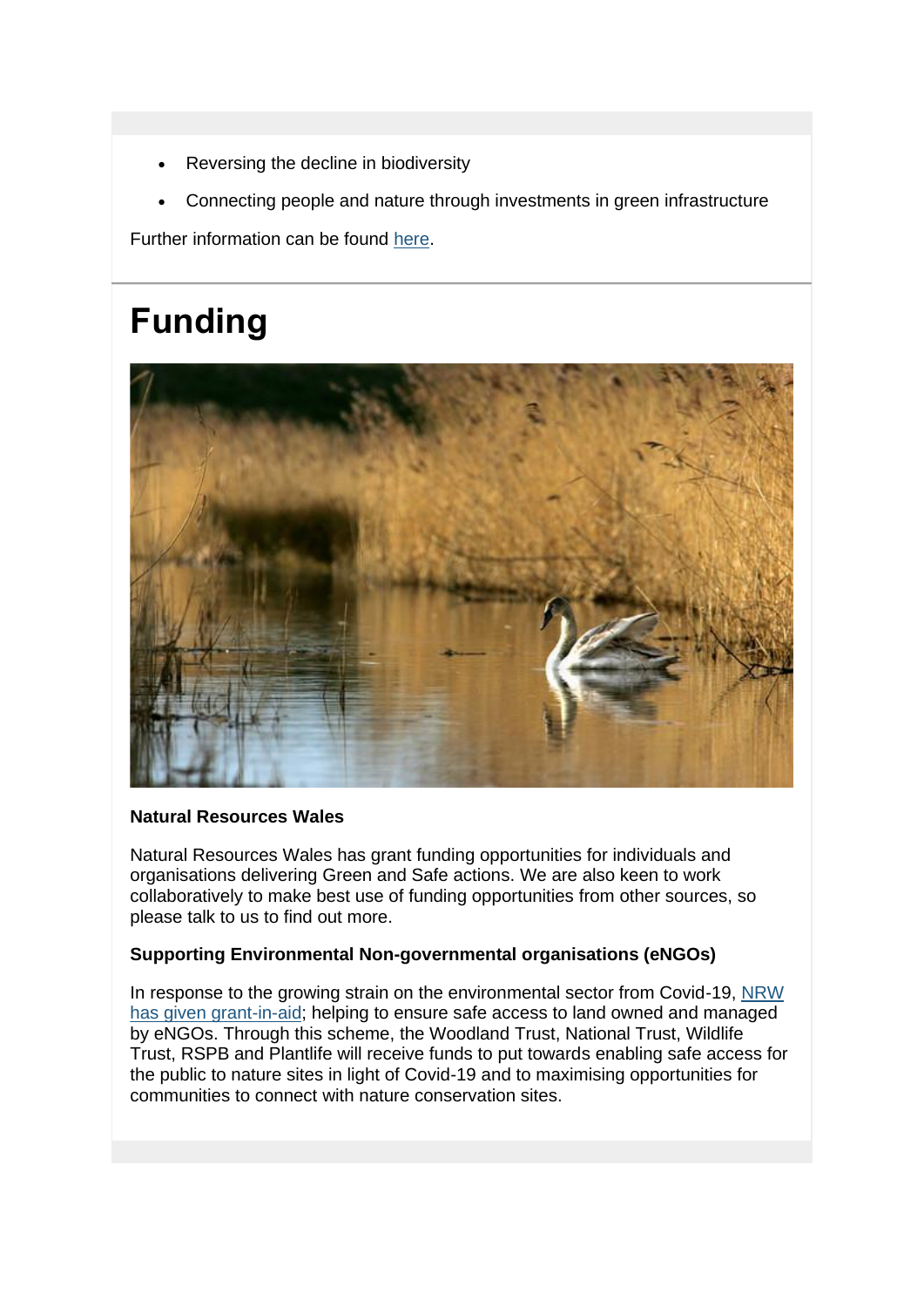### **The Local Places for Nature Capital Fund**

A programme of **£2.3million,** jointly funded by the Welsh Government and National Heritage Lottery Fund.

- Offering grants of £10,000 to £50,000 (in 2020-21) for capital projects in Wales that will acquire, restore and enhance nature.
- Of particular interest are projects that can be seen 'from your doorstep', i.e. where people live, work, access public services, travel, including roadside verges, roundabouts and public open spaces.
- The grant programme will remain open until funds are exhausted.
- Further details can be found [here](https://eur03.safelinks.protection.outlook.com/?url=https%3A%2F%2Flnks.gd%2Fl%2FeyJhbGciOiJIUzI1NiJ9.eyJidWxsZXRpbl9saW5rX2lkIjoxMDgsInVyaSI6ImJwMjpjbGljayIsImJ1bGxldGluX2lkIjoiMjAyMDExMDkuMzAwNzQyMzEiLCJ1cmwiOiJodHRwczovL3d3dy5oZXJpdGFnZWZ1bmQub3JnLnVrL2Z1bmRpbmcvbG9jYWwtcGxhY2VzLW5hdHVyZS1ndWlkYW5jZT91dG1fbWVkaXVtPWVtYWlsJnV0bV9zb3VyY2U9Z292ZGVsaXZlcnkifQ.Am9VNv6KZg-vkmGVEjDDpTIuQ9sTUSHUUSf0XXNXG64%2Fs%2F1312223162%2Fbr%2F88150361334-l&data=04%7C01%7CWayne.Tucker%40newport.gov.uk%7C095dcc4423544fc8bfbe08d88653ab22%7C2c4d0079c52c4bb3b3cad8eaf1b6b7d5%7C0%7C0%7C637407041217169295%7CUnknown%7CTWFpbGZsb3d8eyJWIjoiMC4wLjAwMDAiLCJQIjoiV2luMzIiLCJBTiI6Ik1haWwiLCJXVCI6Mn0%3D%7C1000&sdata=r4B2oL3AUVtzsdLWS35ggoJxNjudqsDStvLNIaUmgww%3D&reserved=0)

#### **The National Forest Community Woodland Grant Fund**

A £2.1million Community Woodlands capital grant scheme intended to restore, create, connect and manage woodlands in Wales, jointly funded by the Welsh Government and National Heritage Lottery Fund.

- Offering grants of £10,000 to £250,000 for capital projects that will restore, enhance and in some instances acquire land to create new community woodlands in Wales.
- Applications are open until **21 October 2021**
- Further details can be found [here.](https://eur03.safelinks.protection.outlook.com/?url=https%3A%2F%2Flnks.gd%2Fl%2FeyJhbGciOiJIUzI1NiJ9.eyJidWxsZXRpbl9saW5rX2lkIjoxMDksInVyaSI6ImJwMjpjbGljayIsImJ1bGxldGluX2lkIjoiMjAyMDExMDkuMzAwNzQyMzEiLCJ1cmwiOiJodHRwczovL3d3dy5oZXJpdGFnZWZ1bmQub3JnLnVrL2Z1bmRpbmcvY29tbXVuaXR5LXdvb2RsYW5kcy1ndWlkYW5jZT91dG1fbWVkaXVtPWVtYWlsJnV0bV9zb3VyY2U9Z292ZGVsaXZlcnkifQ.b0_c-MHm8YIW9nhoRfGUFPVystAiOdl8q4bY14tERJs%2Fs%2F1312223162%2Fbr%2F88150361334-l&data=04%7C01%7CWayne.Tucker%40newport.gov.uk%7C095dcc4423544fc8bfbe08d88653ab22%7C2c4d0079c52c4bb3b3cad8eaf1b6b7d5%7C0%7C0%7C637407041217179289%7CUnknown%7CTWFpbGZsb3d8eyJWIjoiMC4wLjAwMDAiLCJQIjoiV2luMzIiLCJBTiI6Ik1haWwiLCJXVCI6Mn0%3D%7C1000&sdata=T3CXZtdDQpcIhJqH76Q19DkoVrDH4256g5WN666r8d8%3D&reserved=0)

### **What's next for Green and Safe?**



At the first workshop in 2019 we brought together our ideas to create a Green and Safe spaces offer and action plan. I now hope to work with you over the coming months to take a moment to refresh some of the actions - ensuring they are current and take into consideration the challenges of this year.

As we look to continue expanding the network and as things remain online